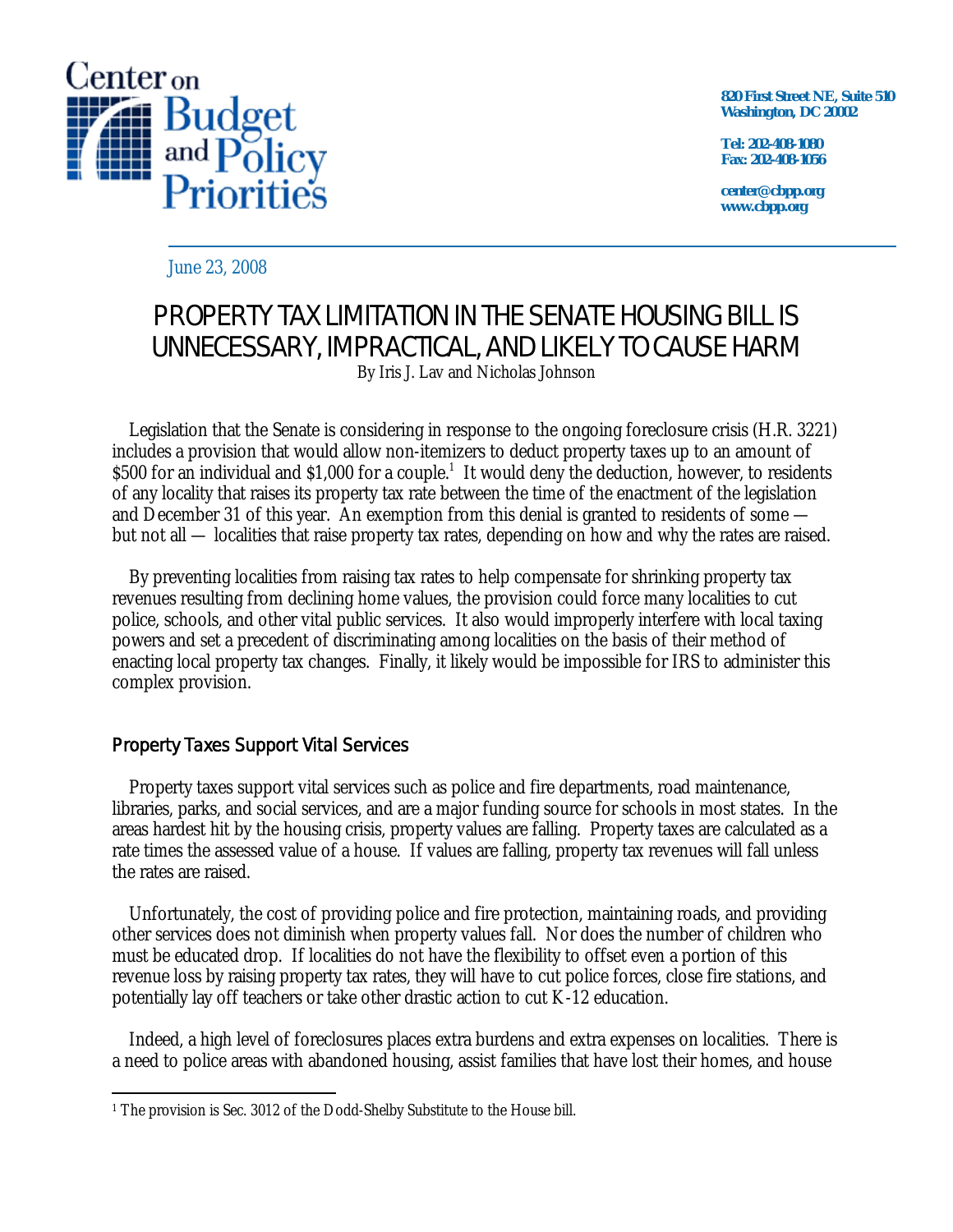#### Language of Property Tax Limitation in the Senate Bill

EXCEPTION.—The real property tax deduction shall not be allowed in the case of a taxpayer living in a jurisdiction in which the rate of tax for all residential real property taxes is increased, net of any tax rebates, through rate increases or the repeal or reduction of otherwise applicable deductions, credits, or offsets, at any time after the date of the enactment of this paragraph and before December 31, 2008. This subparagraph shall not apply in the case of a jurisdiction in which the rate of tax for all residential real property taxes is increased pursuant to an equalization policy in effect before the date of the enactment of this paragraph or as a result of any votes of the residents of such jurisdiction to increase funding for preschool, primary, secondary, or higher education. (H.R. 3221, Sec. 3012)

the newly homeless. These responsibilities cannot be met if property tax revenues are declining and localities are barred by federal law from raising rates.

 As discussed below, however, property tax rate increases are almost always a last resort. Property taxes are one of the least-liked taxes. As a result, local policymakers rarely raise rates unless unacceptable budget cuts would be required if they did not do so.

#### Senate Provision Would Treat Localities Unevenly

The Senate provision would deny the newly created property tax deduction to individuals living in jurisdictions that raise property tax rates, unless the rate is increased "pursuant to an equalization policy" already in effect or "as a result of any votes of the residents of such jurisdiction to increase funding for pre-school, primary, secondary, or higher education." It is unclear what is meant by "equalization policy" in this context; the term is not being used as it usually understood in state and local finance.<sup>2</sup>

The second exception is for school property tax rate increases enacted by a popular vote for education. It leaves out property tax rate increases used for other purposes, which would be a problem for localities that determine they need to raise rates to support police and fire protection and other vital services. This exception also leaves out rate increases approved by elected officials, rather than through a specific vote of the residents.

Even for schools, the language is problematic. It could pose particular difficulties in jurisdictions where schools are considered part of a city or town and there is not a bright line between school property taxes and other types of property taxes. For example, in Maryland and Massachusetts, schools are considered part of local governments and do not have separately stated property tax levies. This is also true in Virginia, Tennessee, the largest cities in New York (New York City, Syracuse, Yonkers, Buffalo, and Rochester), the District of Columbia, and other places.

It also is a problem to exempt school property tax rate increases that are enacted by a vote of the people and not those that are enacted by a vote of a legislative body such as a school board or city

 $\overline{a}$ 

<sup>2</sup> Equalization usually applies to a method of providing state aid to localities in which the state gives more aid to lowwealth localities in which a specified property tax rate raises less revenue than in a wealthier community. It also is sometimes used as a way for a state to reconcile assessment practices among communities in the state as a step prior to providing such aid.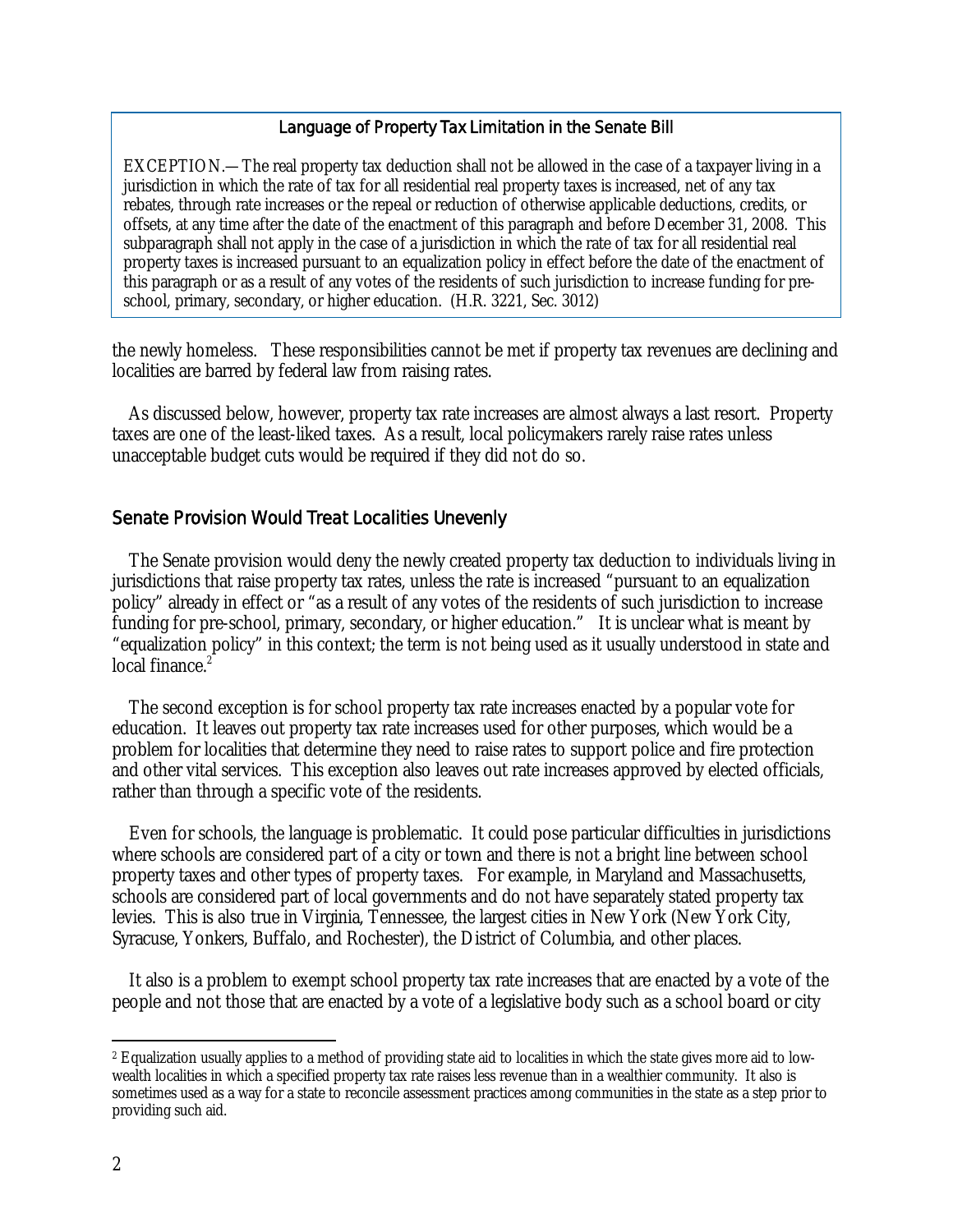council. Different states have always had different ways of enacting budgets and taxes. It is inequitable to treat localities in different states in a disparate way depending on which method they use.

## Limitation Is Not Necessary Because New Deduction Will Not Lead Localities to Raise Rates

The limitation on property tax rate increases appears to have been included in the legislation because some policymakers feared that the new deduction for non-itemizers would lead localities to raise property tax rates by a similar amount, and thus individuals would not benefit from the new deduction. This fear is unfounded for a number of reasons.

- First, there is always considerable taxpayer resistance to property tax rate increases. At the current time, there is considerable ferment and discussion about property taxes throughout the country, and there are movements in various states for differing types of limitations. It would be highly unusual for a state or local policymaker to propose raising property tax rates unless it was absolutely necessary to maintain services.
- Second, localities cannot raise rates just on people who are taking advantage of the new deduction; if rates are raised, it would affect all homeowners. The majority of homeowners already itemize their deductions, so the new non-itemizer deduction that would be taken by a minority of homeowners would not create a strong incentive to raise tax rates.
- Finally, the proposed non-itemizer deduction is capped at \$500 for an individual and \$1,000 for a couple. The majority of people who would benefit from the non-itemizer deduction already pay property taxes that exceed these amounts. While the deduction would provide some assistance to homeowners in paying the property taxes they already owe, for most people it would *provide no assistance in paying a property tax increase* because their property taxes already exceed the cap. This is another reason why the new non-itemizer deduction would not create a significant incentive for localities to raise property tax rates. (The primary group that would benefit from the proposed new deduction would be homeowners who no longer have a mortgage, since homeowners with a mortgage usually are able to itemize their deductions. Among homeowners without a mortgage, 63 percent pay property taxes that exceed \$800 a year.3 )

The second and third points, taken together, suggest that there need not be concern about triggering property tax rate increases, because the deduction could offset any such increase for only a very small share of taxpayers. Elected officials would still have to answer to the majority of homeowners if they raised tax rates.

<u>.</u>

<sup>&</sup>lt;sup>3</sup> U.S. Census Bureau, 2006 American Community Survey, Table B25102. Among homeowners with a mortgage, 81 percent pay property taxes that exceed \$800.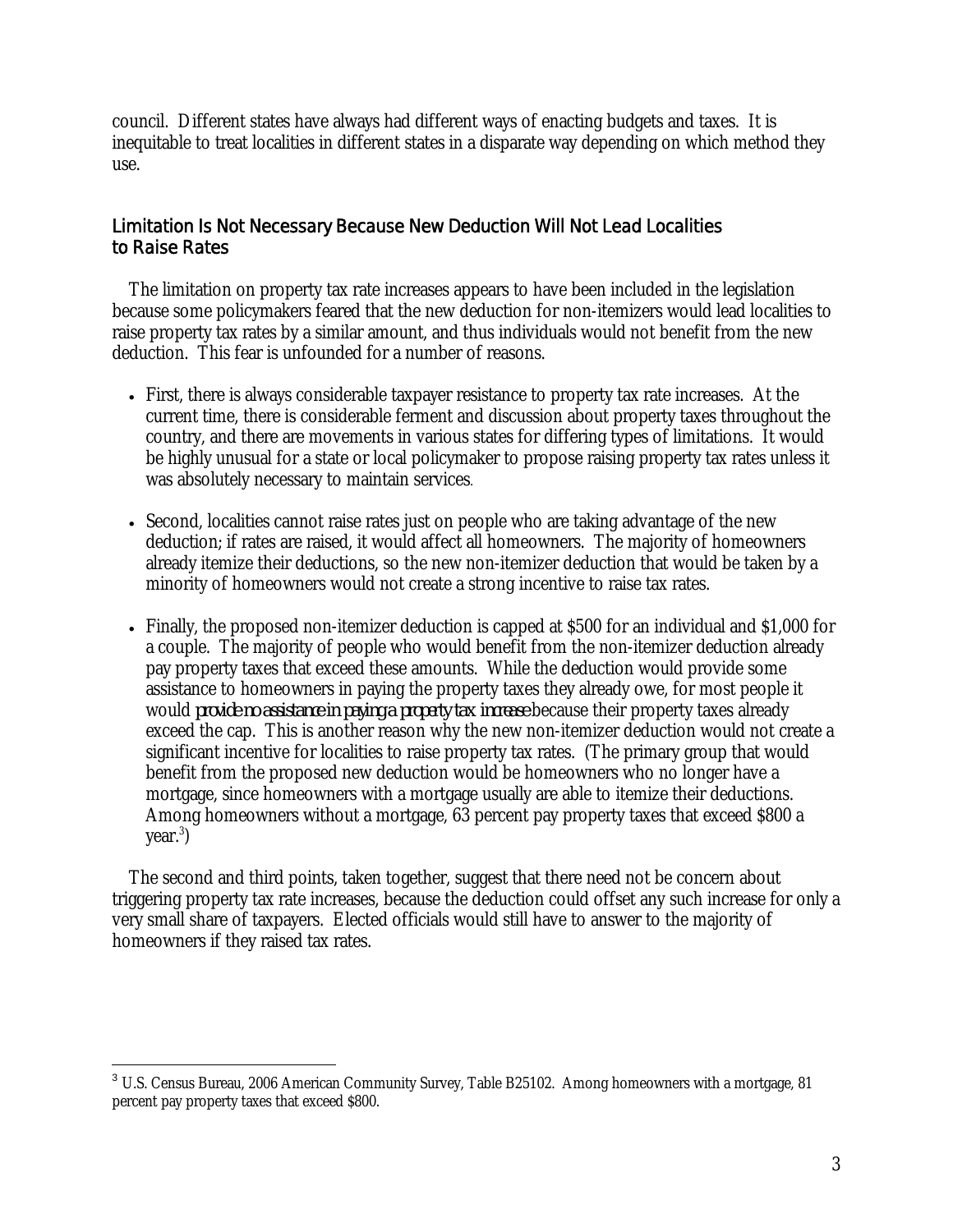### Limitation Is Unwarranted Federal Interference with State Authority

In our system of federalism, states — not the federal government — grant taxing power to localities. If the federal government decides to create a new tax break in the form of a property tax deduction for non-itemizers, it should do so *without* interfering with state and local decisions about the correct ways to structure property taxes, including when and how rates should be set or changed. The federal government should not seek to interfere with local governments' taxing power.

## Deduction Could Become an "Extender"

Some people have suggested that this language will not harm the ability of local governments to provide services, because it would only apply to the period between enactment of the legislation and December 31, 2008, thus exempting localities that have already set rates for the coming year. History suggests, however, that once a deduction is included in the tax code for one year, there is a high probability it will become an "extender" that is renewed every year. Examples include the deduction for state and local sales tax, the deduction for qualified tuition expenses, and the deduction for teacher classroom expenses, as well as a host of business-oriented deductions and credits. If this type of restriction on local property tax revenue were continued for several years, it would fundamentally alter the nature of state and local finance in the country and represent a basic change in the principles of federalism. It would be a federal property tax cap that falls unevenly on different states (depending on how they enact property tax changes) and on different types of property taxes. The federal government should not embark on such a radical change in the structure of federalism without a thorough vetting of what it means in the various states and what the short- and long-term consequences might be.

### Complex Limitation Could Not Be Administered

The proposal to limit property tax rates also is unworkable. *There are at least 40,000 different towns, counties, and school districts in this country that levy property taxes.* The boundaries of tax-levying jurisdictions overlap in some states, so in those states any given property may be subject to taxes levied by several such jurisdictions. A single property could be subject to tax rates set separately by a town or city, a county, a school district, and a special water district, for example. The house across the street could be in the same town and county, but in a different school district. These tax-levying jurisdictions do not correspond to any nationally recognized boundary measures, such as zip codes.

For *each taxpayer* seeking the proposed deduction, the IRS would have to determine a number of pieces of information:

- whether any of the jurisdictions in which the taxpayer resides had raised property tax rates within the timeframe specified in the legislation;
- whether any deduction, credit, or offset was repealed or reduced within the timeframe specified in the legislation (presumably this would apply to such deductions, credits, or offsets offered by either the state or the localities);